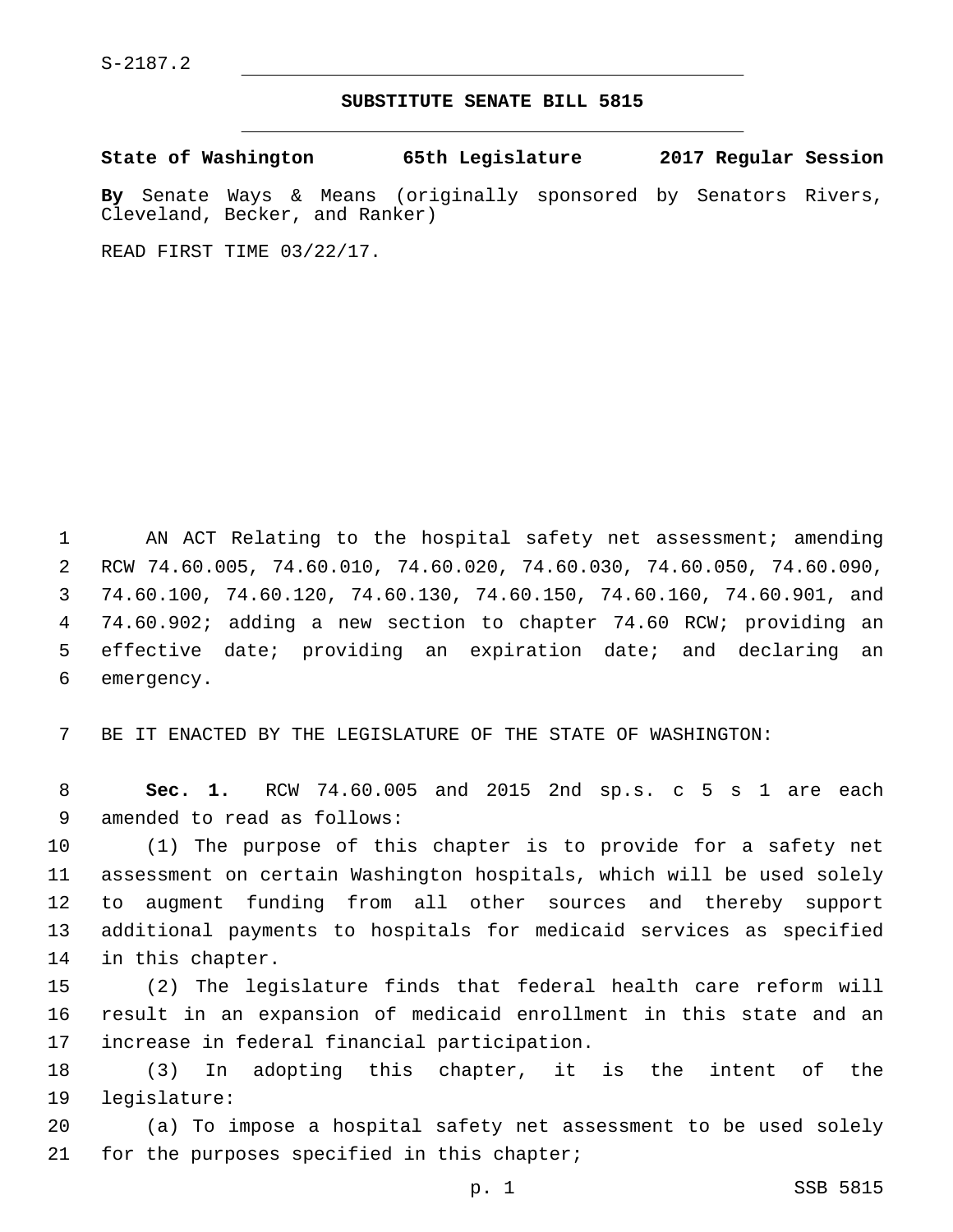(b) To generate approximately ((nine hundred seventy-five 2 million)) one billion dollars per state fiscal biennium in new state and federal funds by disbursing all of that amount to pay for medicaid hospital services and grants to certified public expenditure and critical access hospitals, except costs of administration as specified in this chapter, in the form of additional payments to hospitals and managed care plans, which may not be a substitute for payments from other sources, but which include quality improvement 9 incentive payments under RCW 74.09.611;

 (c) To generate two hundred ninety-two million dollars per biennium during the ((2015-2017 and)) 2017-2019 and 2019-2021 biennia in new funds to be used in lieu of state general fund payments for 13 medicaid hospital services;

 (d) That the total amount assessed not exceed the amount needed, in combination with all other available funds, to support the 16 payments authorized by this chapter;

 (e) To condition the assessment on receiving federal approval for receipt of additional federal financial participation and on continuation of other funding sufficient to maintain aggregate payment levels to hospitals for inpatient and outpatient services covered by medicaid, including fee-for-service and managed care, at 22 least at the ((levels)) rates the state paid for those services on July 1, 2015, as adjusted for current enrollment and utilization; and

 (f) For each of the two biennia starting with fiscal year 25 ((2016)) 2018 to generate:

 (i) Four million dollars for new integrated evidence-based psychiatry residency program slots that did not receive state funding prior to 2016 at the integrated psychiatry residency program at the 29 University of Washington; and

 (ii) Eight million two hundred thousand dollars for new family medicine residency program slots that did not receive state funding prior to 2016, as directed through the family medicine residency network at the University of Washington, for slots where residents 34 are employed by hospitals.

 **Sec. 2.** RCW 74.60.010 and 2013 2nd sp.s. c 17 s 2 are each 36 amended to read as follows:

 The definitions in this section apply throughout this chapter 38 unless the context clearly requires otherwise.

(1) "Authority" means the health care authority.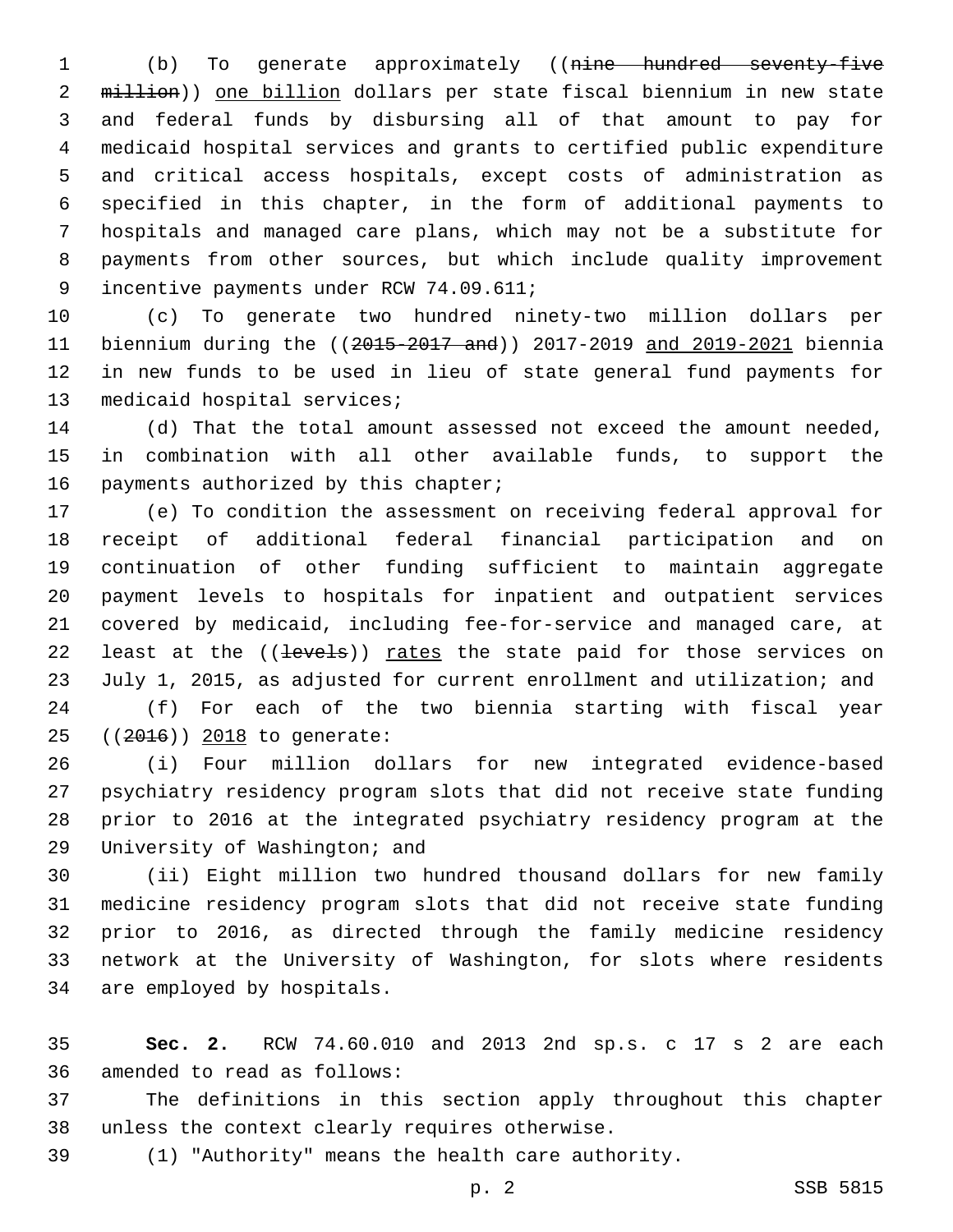(2) "Base year" for medicaid payments for state fiscal year ((2014)) 2017 is state fiscal year ((2011)) 2014. For each following year's calculations, the base year must be updated to the next 4 following year.

 (3) "Bordering city hospital" means a hospital as defined in WAC 182-550-1050 and bordering cities as described in WAC 182-501-0175, 7 or successor rules.

 (4) "Certified public expenditure hospital" means a hospital participating in or that at any point from June 30, 2013, to July 1, 2019, has participated in the authority's certified public expenditure payment program as described in WAC 182-550-4650 or successor rule. For purposes of this chapter any such hospital shall continue to be treated as a certified public expenditure hospital for assessment and payment purposes through the date specified in RCW 74.60.901. The eligibility of such hospitals to receive grants under RCW 74.60.090 solely from funds generated under this chapter must not be affected by any modification or termination of the federal certified public expenditure program, or reduced by the amount of any federal funds no longer available for that purpose.

 (5) "Critical access hospital" means a hospital as described in 21 RCW 74.09.5225.

(6) "Director" means the director of the health care authority.

 (7) "Eligible new prospective payment hospital" means a prospective payment hospital opened after January 1, 2009, for which a full year of cost report data as described in RCW 74.60.030(2) and a full year of medicaid base year data required for the calculations 27 in RCW 74.60.120(3) are available.

 (8) "Fund" means the hospital safety net assessment fund 29 established under RCW 74.60.020.

(9) "Hospital" means a facility licensed under chapter 70.41 RCW.

 (10) "Long-term acute care hospital" means a hospital which has an average inpatient length of stay of greater than twenty-five days 33 as determined by the department of health.

 (11) "Managed care organization" means an organization having a certificate of authority or certificate of registration from the office of the insurance commissioner that contracts with the authority under a comprehensive risk contract to provide prepaid health care services to eligible clients under the authority's medicaid managed care programs, including the healthy options 40 program.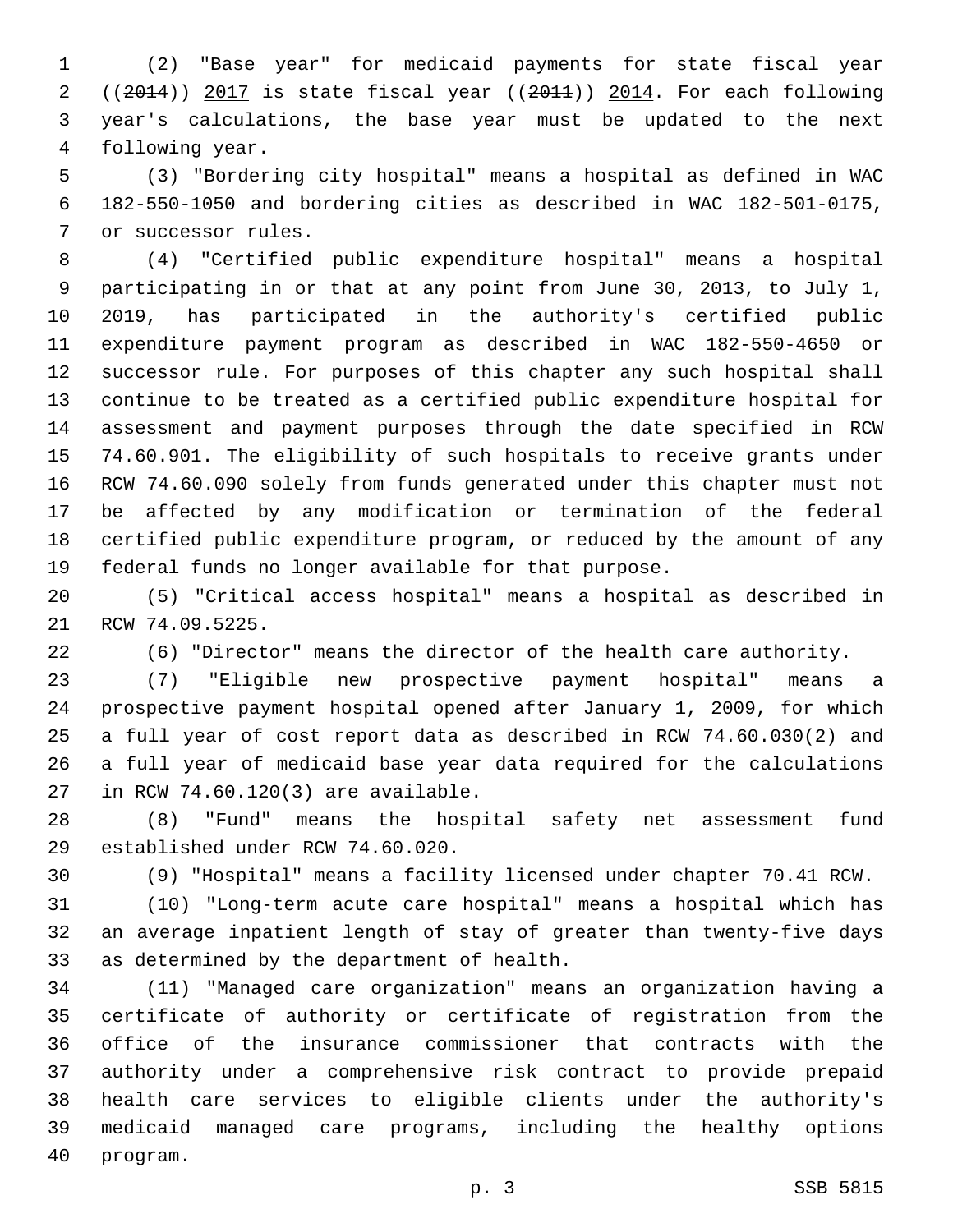(12) "Medicaid" means the medical assistance program as established in Title XIX of the social security act and as administered in the state of Washington by the authority.

 (13) "Medicare cost report" means the medicare cost report, form 5 2552, or successor document.

 (14) "Nonmedicare hospital inpatient day" means total hospital inpatient days less medicare inpatient days, including medicare days reported for medicare managed care plans, as reported on the medicare cost report, form 2552, or successor forms, excluding all skilled and nonskilled nursing facility days, skilled and nonskilled swing bed days, nursery days, observation bed days, hospice days, home health agency days, and other days not typically associated with an acute 13 care inpatient hospital stay.

 (15) "Outpatient" means services provided classified as ambulatory payment classification services or successor payment methodologies as defined in WAC 182-550-7050 or successor rule and applies to fee-for-service payments and managed care encounter data.

 (16) "Prospective payment system hospital" means a hospital reimbursed for inpatient and outpatient services provided to medicaid beneficiaries under the inpatient prospective payment system and the outpatient prospective payment system as defined in WAC 182-550-1050 or successor rule. For purposes of this chapter, prospective payment system hospital does not include a hospital participating in the certified public expenditure program or a bordering city hospital located outside of the state of Washington and in one of the bordering cities listed in WAC 182-501-0175 or successor rule.

 (17) "Psychiatric hospital" means a hospital facility licensed as 28 a psychiatric hospital under chapter 71.12 RCW.

 (18) "Rehabilitation hospital" means a medicare-certified 30 freestanding inpatient rehabilitation facility.

 (19) "Small rural disproportionate share hospital payment" means a payment made in accordance with WAC 182-550-5200 or successor rule.

 (20) "Upper payment limit" means the aggregate federal upper payment limit on the amount of the medicaid payment for which federal financial participation is available for a class of service and a class of health care providers, as specified in 42 C.F.R. Part 47, as separately determined for inpatient and outpatient hospital services.

 **Sec. 3.** RCW 74.60.020 and 2015 2nd sp.s. c 5 s 2 are each 39 amended to read as follows: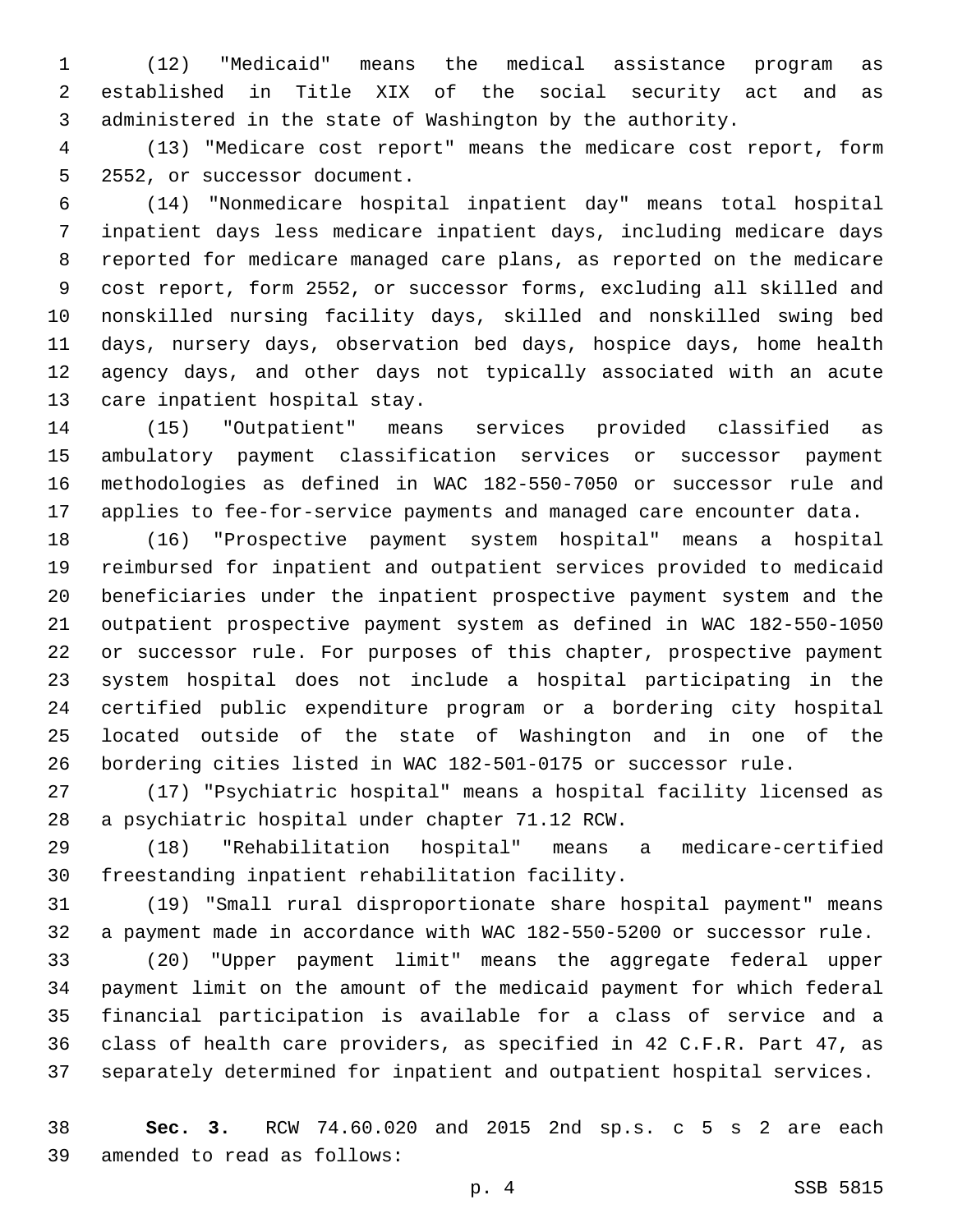(1) A dedicated fund is hereby established within the state treasury to be known as the hospital safety net assessment fund. The purpose and use of the fund shall be to receive and disburse funds, together with accrued interest, in accordance with this chapter. Moneys in the fund, including interest earned, shall not be used or disbursed for any purposes other than those specified in this chapter. Any amounts expended from the fund that are later recouped by the authority on audit or otherwise shall be returned to the fund.

 (a) Any unexpended balance in the fund at the end of a fiscal year shall carry over into the following fiscal year or that fiscal year and the following fiscal year and shall be applied to reduce the 12 amount of the assessment under RCW  $74.60.050(1)(c)$ .

 (b) Any amounts remaining in the fund after July 1, ((2019)) 2021, shall be refunded to hospitals, pro rata according to the amount paid by the hospital since July 1, 2013, subject to the 16 limitations of federal law.

 (2) All assessments, interest, and penalties collected by the authority under RCW 74.60.030 and 74.60.050 shall be deposited into 19 the fund.

 (3) Disbursements from the fund are conditioned upon appropriation and the continued availability of other funds sufficient to maintain aggregate payment levels to hospitals for inpatient and outpatient services covered by medicaid, including fee- for-service and managed care, at least at the levels the state paid for those services on July 1, 2015, as adjusted for current 26 enrollment and utilization.

(4) Disbursements from the fund may be made only:

 (a) To make payments to hospitals and managed care plans as 29 specified in this chapter;

 (b) To refund erroneous or excessive payments made by hospitals 31 pursuant to this chapter;

 (c) For one million dollars per biennium for payment of administrative expenses incurred by the authority in performing the 34 activities authorized by this chapter;

35 (d) For two hundred ((eighty-three)) ninety-two million dollars per biennium, to be used in lieu of state general fund payments for medicaid hospital services, provided that if the full amount of the payments required under RCW 74.60.120 and 74.60.130 cannot be distributed in a given fiscal year, this amount must be reduced 40 proportionately;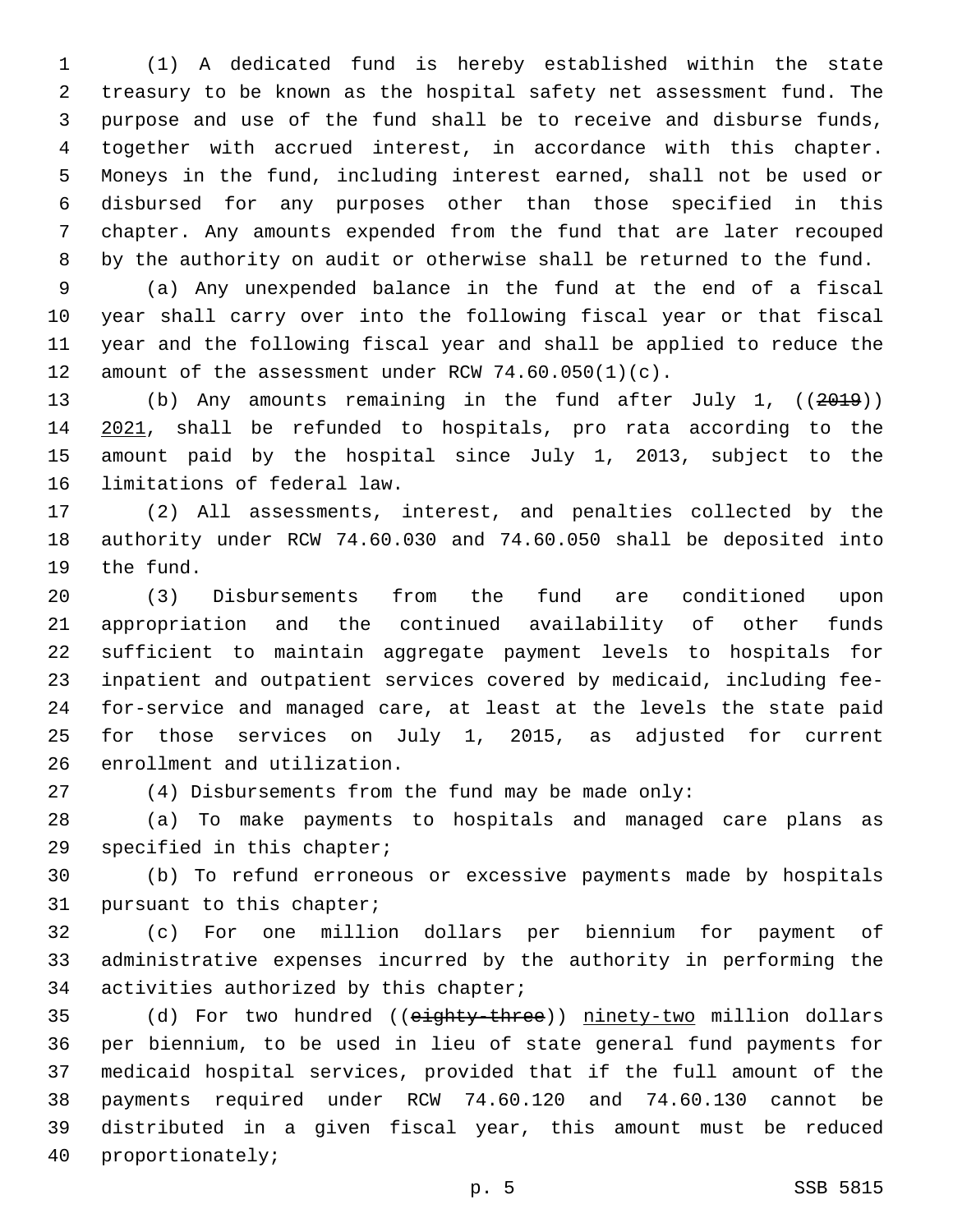(e) To repay the federal government for any excess payments made to hospitals from the fund if the assessments or payment increases set forth in this chapter are deemed out of compliance with federal statutes and regulations in a final determination by a court of competent jurisdiction with all appeals exhausted. In such a case, the authority may require hospitals receiving excess payments to refund the payments in question to the fund. The state in turn shall return funds to the federal government in the same proportion as the original financing. If a hospital is unable to refund payments, the state shall develop either a payment plan, or deduct moneys from 11 future medicaid payments, or both;

12 (f) ((Beginning in state fiscal year 2015,)) To pay an amount sufficient, when combined with the maximum available amount of federal funds necessary to provide a one percent increase in medicaid hospital inpatient rates to hospitals eligible for quality 16 improvement incentives under RCW 74.09.611; and

 (g) For each state fiscal year ((2016)) 2018 through ((2019)) 18 2021 to generate:

 (i) Two million dollars for new integrated evidence-based psychiatry residency program slots that did not receive state funding prior to 2016 at the integrated psychiatry residency program at the 22 University of Washington; and

 (ii) Four million one hundred thousand dollars for new family medicine residency program slots that did not receive state funding prior to 2016, as directed through the family medicine residency network at the University of Washington, for slots where residents 27 are employed by hospitals.

 **Sec. 4.** RCW 74.60.030 and 2015 2nd sp.s. c 5 s 3 are each 29 amended to read as follows:

 (1)(a) Upon satisfaction of the conditions in RCW 74.60.150(1), and so long as the conditions in RCW 74.60.150(2) have not occurred, an assessment is imposed as set forth in this subsection. Assessment notices must be sent on or about thirty days prior to the end of each quarter and payment is due thirty days thereafter.

 (b) Effective July 1, 2015, and except as provided in RCW 36 74.60.050:

 (i) Each prospective payment system hospital, except psychiatric and rehabilitation hospitals, shall pay a quarterly assessment. Each quarterly assessment shall be no more than one quarter of three

p. 6 SSB 5815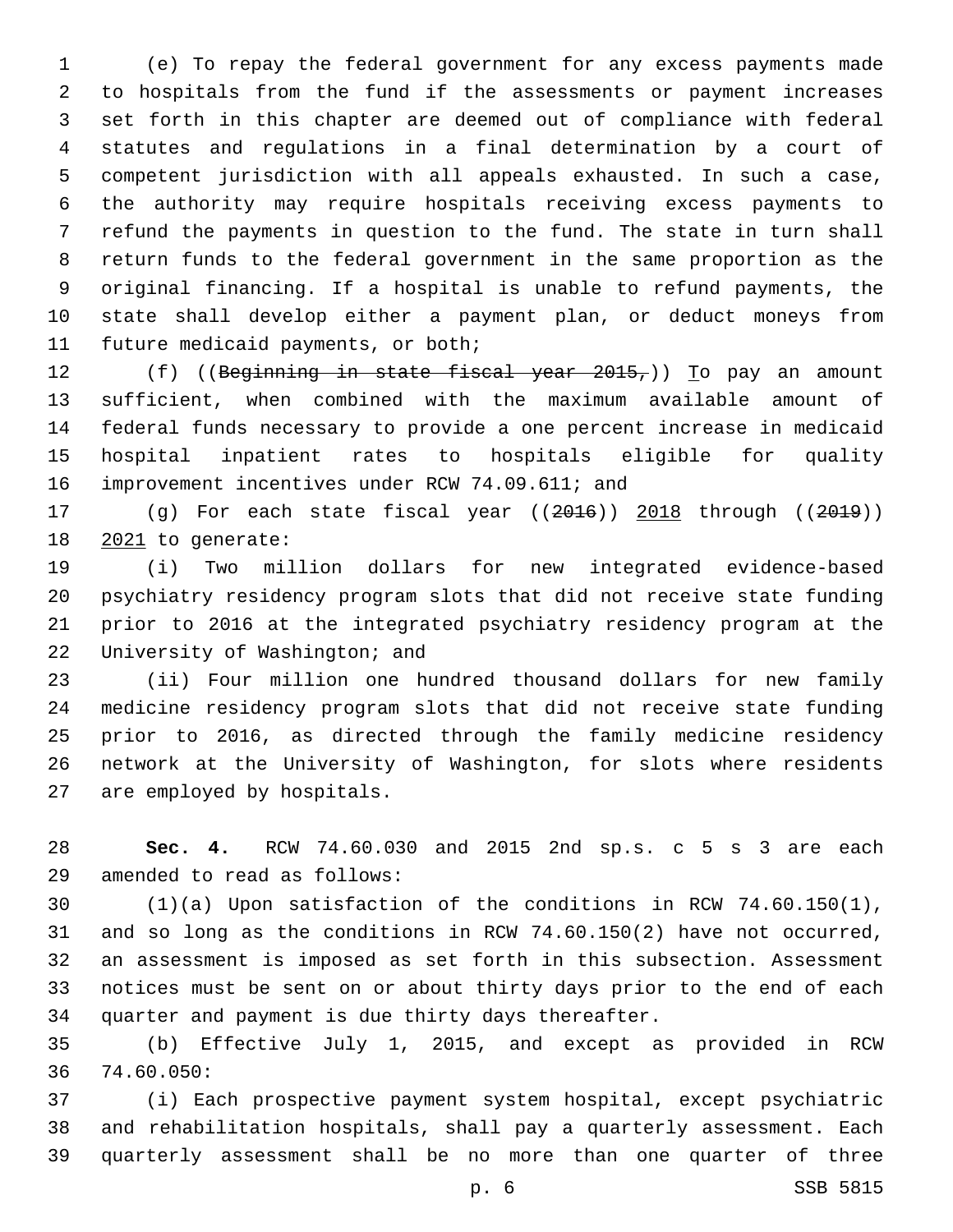1 hundred ((fifty)) eighty dollars for each annual nonmedicare hospital inpatient day, up to a maximum of fifty-four thousand days per year. For each nonmedicare hospital inpatient day in excess of fifty-four thousand days, each prospective payment system hospital shall pay ((an)) a quarterly assessment of one quarter of seven dollars for each such day, unless such assessment amount or threshold needs to be modified to comply with applicable federal regulations;

 (ii) Each critical access hospital shall pay a quarterly assessment of one quarter of ten dollars for each annual nonmedicare 10 hospital inpatient day;

 (iii) Each psychiatric hospital shall pay a quarterly assessment 12 of no more than one quarter of seventy-four dollars for each annual 13 nonmedicare hospital inpatient day; and

 (iv) Each rehabilitation hospital shall pay a quarterly 15 assessment of no more than one quarter of seventy-four dollars for 16 each annual nonmedicare hospital inpatient day.

 (2) The authority shall determine each hospital's annual nonmedicare hospital inpatient days by summing the total reported nonmedicare hospital inpatient days for each hospital that is not exempt from the assessment under RCW 74.60.040. The authority shall obtain inpatient data from the hospital's 2552 cost report data file or successor data file available through the centers for medicare and medicaid services, as of a date to be determined by the authority. 24 For state fiscal year ((2016)) 2017, the authority shall use cost report data for hospitals' fiscal years ending in ((2012)) 2013. For subsequent years, the hospitals' next succeeding fiscal year cost 27 report data must be used.

 (a) With the exception of a prospective payment system hospital commencing operations after January 1, 2009, for any hospital without a cost report for the relevant fiscal year, the authority shall work with the affected hospital to identify appropriate supplemental information that may be used to determine annual nonmedicare hospital 33 inpatient days.

 (b) A prospective payment system hospital commencing operations after January 1, 2009, must be assessed in accordance with this section after becoming an eligible new prospective payment system 37 hospital as defined in RCW 74.60.010.

 **Sec. 5.** RCW 74.60.050 and 2015 2nd sp.s. c 5 s 4 are each 39 amended to read as follows: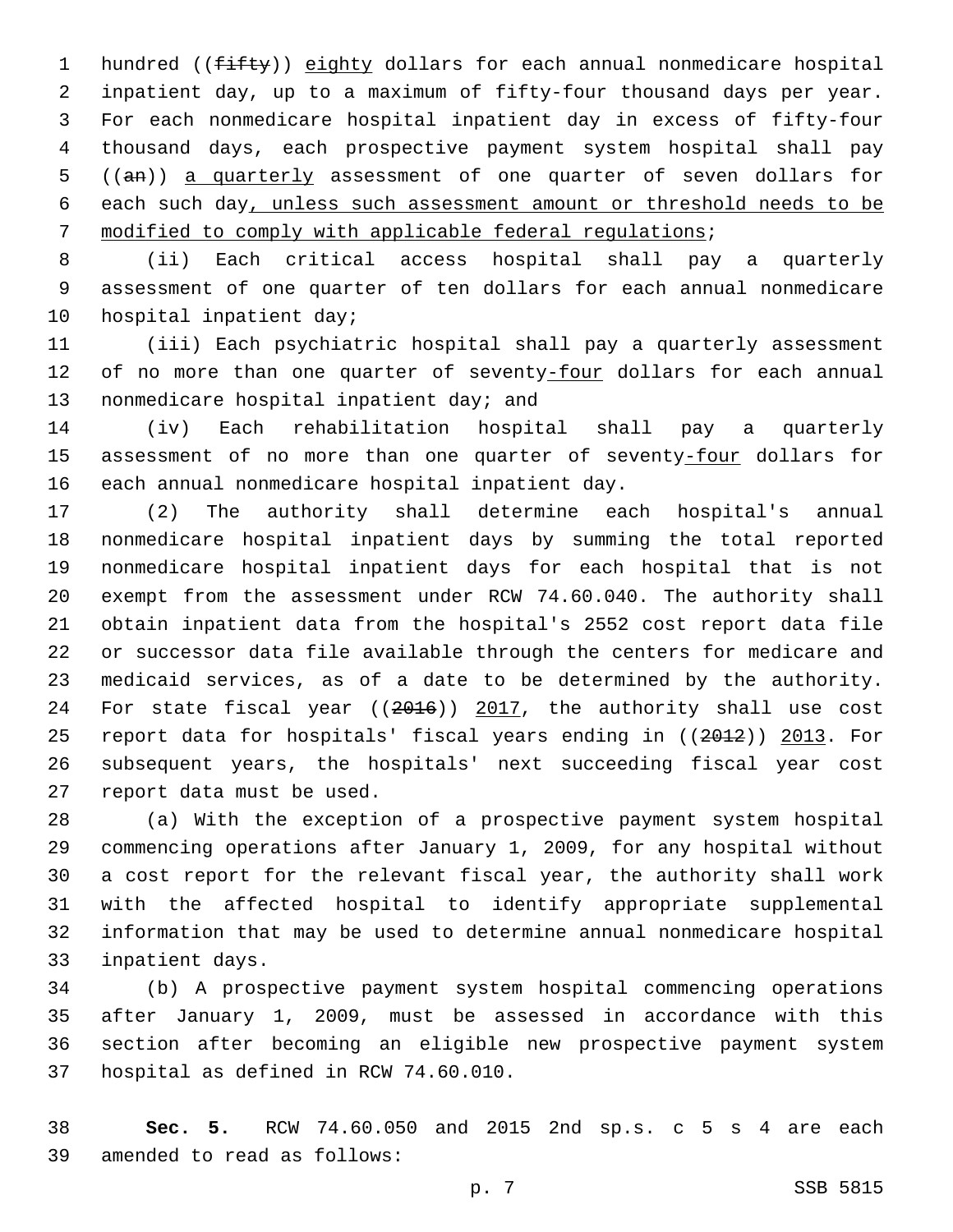(1) The authority, in cooperation with the office of financial management, shall develop rules for determining the amount to be assessed to individual hospitals, notifying individual hospitals of the assessed amount, and collecting the amounts due. Such rule making 5 shall specifically include provision for:

 (a) Transmittal of notices of assessment by the authority to each hospital informing the hospital of its nonmedicare hospital inpatient 8 days and the assessment amount due and payable;

 (b) Interest on delinquent assessments at the rate specified in 10 RCW 82.32.050; and

 (c) Adjustment of the assessment amounts in accordance with 12 subsection (2) of this section.

13 (2) For ((state fiscal year 2016 and)) each ((subsequent)) state fiscal year, the assessment amounts established under RCW 74.60.030 15 must be adjusted as follows:

 (a) If sufficient other funds, including federal funds, are available to make the payments required under this chapter and fund the state portion of the quality incentive payments under RCW 74.09.611 and 74.60.020(4)(f) without utilizing the full assessment under RCW 74.60.030, the authority shall reduce the amount of the 21 assessment to the minimum levels necessary to support those payments;

22 (b) If the total amount of inpatient  $((\Theta \oplus f))$  and outpatient supplemental payments under RCW 74.60.120 is in excess of the upper payment limits and the entire excess amount cannot be disbursed by additional payments to managed care organizations under RCW 74.60.130, the authority shall proportionately reduce future assessments on prospective payment hospitals to the level necessary to generate additional payments to hospitals that are consistent with the upper payment limit plus the maximum permissible amount of additional payments to managed care organizations under RCW 74.60.130;31

 (c) If the amount of payments to managed care organizations under RCW 74.60.130 cannot be distributed because of failure to meet federal actuarial soundness or utilization requirements or other federal requirements, the authority shall apply the amount that cannot be distributed to reduce future assessments to the level necessary to generate additional payments to managed care organizations that are consistent with federal actuarial soundness or utilization requirements or other federal requirements;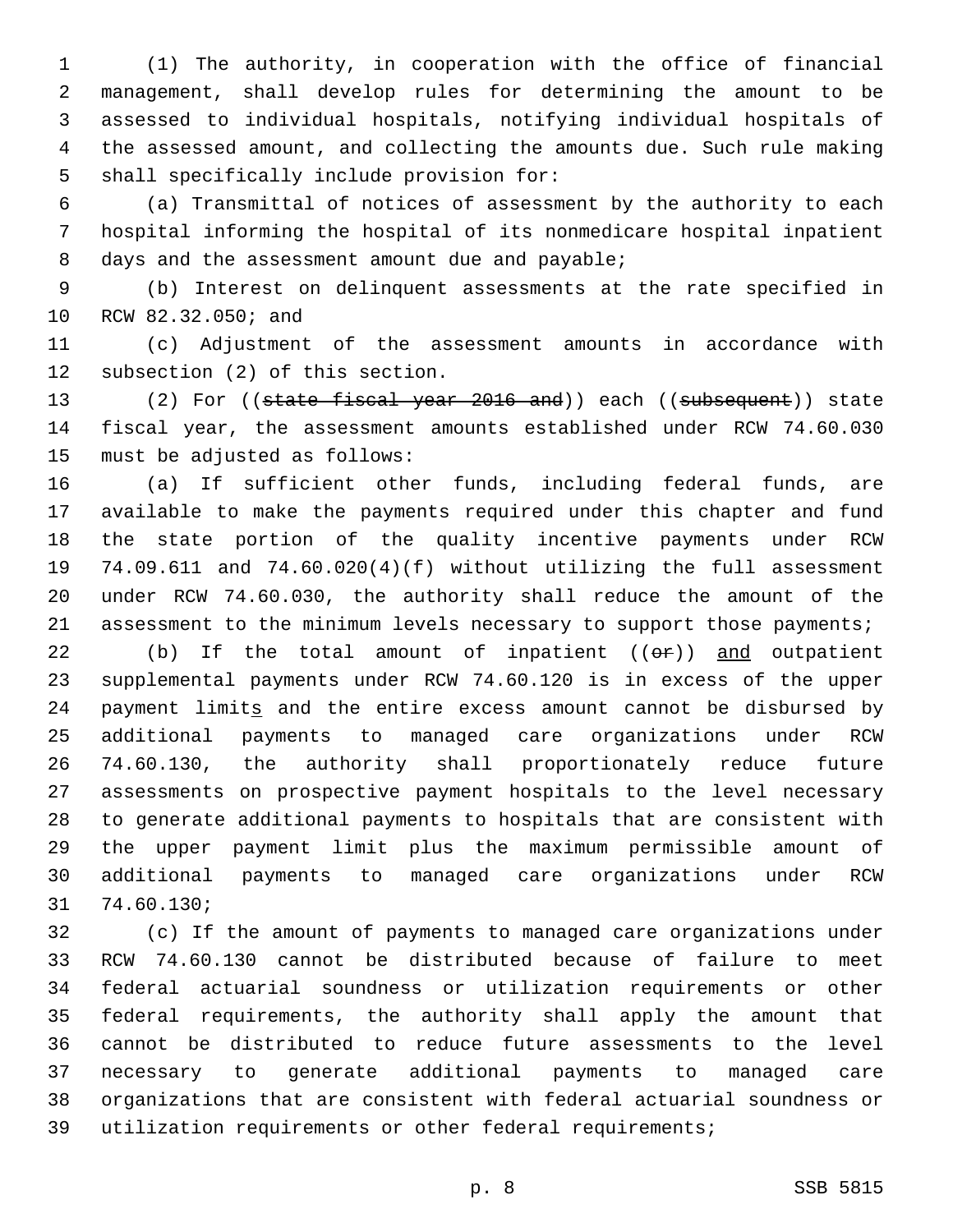(d) If required in order to obtain federal matching funds, the maximum number of nonmedicare inpatient days at the higher rate provided under RCW 74.60.030(1)(b)(i) may be adjusted in order to 4 comply with federal requirements;

 (e) If the number of nonmedicare inpatient days applied to the rates provided in RCW 74.60.030 will not produce sufficient funds to support the payments required under this chapter and the state portion of the quality incentive payments under RCW 74.09.611 and 74.60.020(4)(f), the assessment rates provided in RCW 74.60.030 may be increased proportionately by category of hospital to amounts no greater than necessary in order to produce the required level of funds needed to make the payments specified in this chapter and the state portion of the quality incentive payments under RCW 74.09.611 14 and 74.60.020(4)(f); and

 (f) Any actual or estimated surplus remaining in the fund at the end of the fiscal year must be applied to reduce the assessment amount for the subsequent fiscal year or that fiscal year and the following fiscal years prior to and including fiscal year ((2019)) 19 2021.

 (3)(a) Any adjustment to the assessment amounts pursuant to this section, and the data supporting such adjustment, including, but not limited to, relevant data listed in (b) of this subsection, must be submitted to the Washington state hospital association for review and comment at least sixty calendar days prior to implementation of such adjusted assessment amounts. Any review and comment provided by the Washington state hospital association does not limit the ability of the Washington state hospital association or its members to challenge an adjustment or other action by the authority that is not made in 29 accordance with this chapter.

 (b) The authority shall provide the following data to the Washington state hospital association sixty days before implementing any revised assessment levels, detailed by fiscal year, beginning with fiscal year 2011 and extending to the most recent fiscal year, except in connection with the initial assessment under this chapter:

35 (i) The fund balance;

(ii) The amount of assessment paid by each hospital;

 (iii) The state share, federal share, and total annual medicaid fee-for-service payments for inpatient hospital services made to each hospital under RCW 74.60.120, and the data used to calculate the payments to individual hospitals under that section;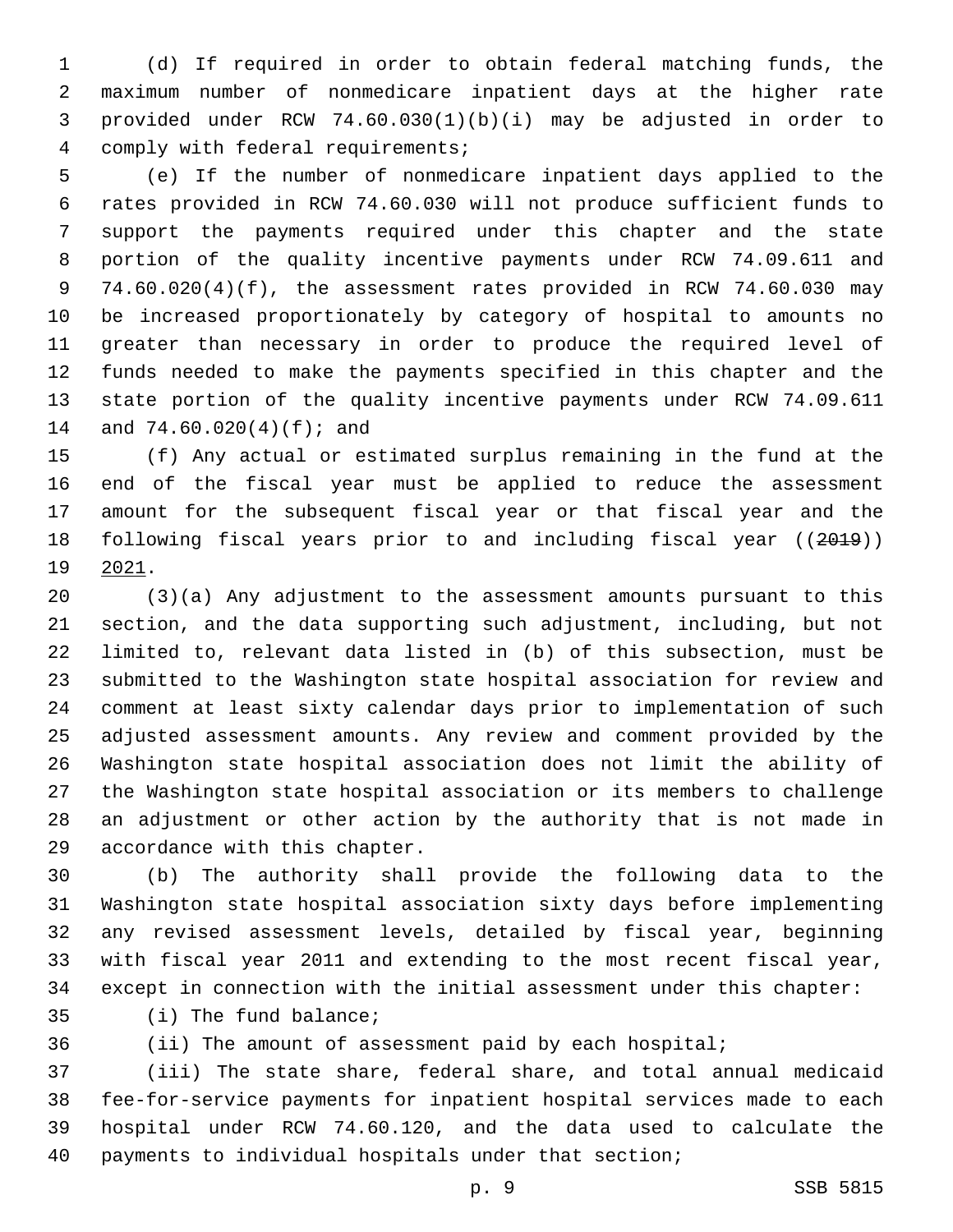(iv) The state share, federal share, and total annual medicaid fee-for-service payments for outpatient hospital services made to each hospital under RCW 74.60.120, and the data used to calculate annual payments to individual hospitals under that section;

 (v) The annual state share, federal share, and total payments made to each hospital under each of the following programs: Grants to certified public expenditure hospitals under RCW 74.60.090, for critical access hospital payments under RCW 74.60.100; and disproportionate share programs under RCW 74.60.110;

 (vi) The data used to calculate annual payments to individual 11 hospitals under  $(b)(v)$  of this subsection; and

 (vii) The amount of payments made to managed care plans under RCW 74.60.130, including the amount representing additional premium tax, 14 and the data used to calculate those payments.

 (c) On a monthly basis, the authority shall provide the Washington state hospital association the amount of payments made to managed care plans under RCW 74.60.130, including the amount representing additional premium tax, and the data used to calculate 19 those payments.

 **Sec. 6.** RCW 74.60.090 and 2015 2nd sp.s. c 5 s 5 are each 21 amended to read as follows:

 (1) In each fiscal year commencing upon satisfaction of the applicable conditions in RCW 74.60.150(1), funds must be disbursed from the fund and the authority shall make grants to certified public expenditure hospitals, which shall not be considered payments for 26 hospital services, as follows:

 (a) University of Washington medical center: Ten million five hundred fifty-five thousand dollars in each state fiscal year 29 ((2016)) 2018 through ((2019)) 2021 paid as follows, except if the full amount of the payments required under RCW 74.60.120 and 74.60.130 cannot be distributed in a given fiscal year, the amounts 32 in this subsection  $((\pm i)^2)$  and  $(\pm i)^2$ ) must be reduced 33 proportionately:

(i) Four million four hundred fifty-five thousand dollars;

 (ii) Two million dollars to new integrated, evidence-based psychiatry residency program slots that did not receive state funding prior to 2016, at the integrated psychiatry residency program at the 38 University of Washington; and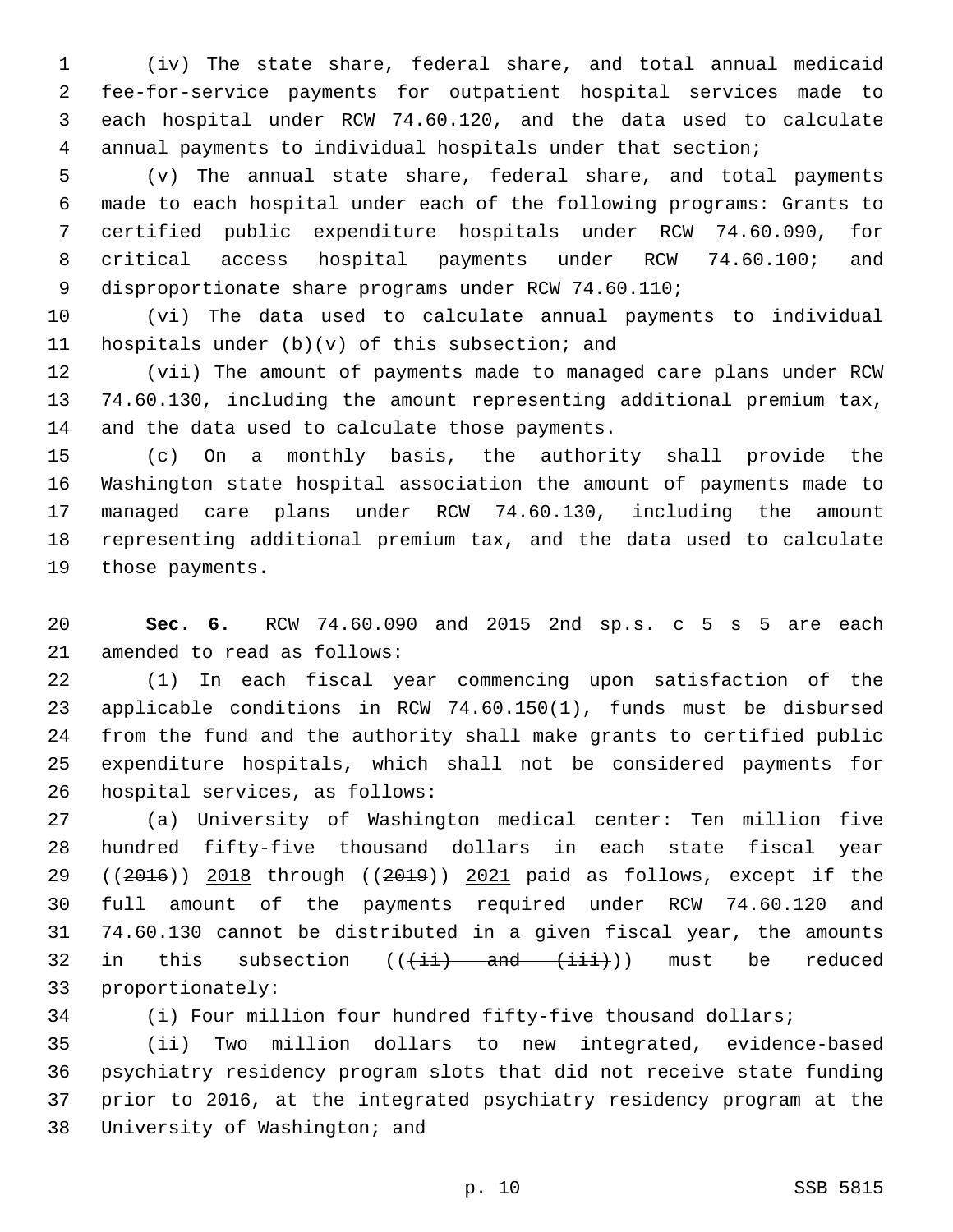(iii) Four million one hundred thousand dollars to new family medicine residency program slots that did not receive state funding prior to 2016, as directed through the family medicine residency network at the University of Washington, for slots where residents 5 are employed by hospitals;

 (b) Harborview medical center: Ten million two hundred sixty 7 thousand dollars in each state fiscal year ((2016 through 2019)) 2018 through 2021, except if the full amount of the payments required under RCW 74.60.120 and 74.60.130 cannot be distributed in a given 10 fiscal year, the amounts in this subsection must be reduced 11 proportionately;

 (c) All other certified public expenditure hospitals: Six million three hundred forty-five thousand dollars in each state fiscal year ((2016 through 2019)) 2018 through 2021, except if the full amount of the payments required under RCW 74.60.120 and 74.60.130 cannot be 16 distributed in a given fiscal year, the amounts in this subsection must be reduced proportionately. The amount of payments to individual hospitals under this subsection must be determined using a methodology that provides each hospital with a proportional allocation of the group's total amount of medicaid and state children's health insurance program payments determined from claims and encounter data using the same general methodology set forth in 23 RCW 74.60.120 (3) and (4).

 (2) Payments must be made quarterly, before the end of each quarter, taking the total disbursement amount and dividing by four to calculate the quarterly amount. The authority shall provide a quarterly report of such payments to the Washington state hospital 28 association.

 **Sec. 7.** RCW 74.60.100 and 2015 2nd sp.s. c 5 s 6 are each 30 amended to read as follows:

 In each fiscal year commencing upon satisfaction of the conditions in RCW 74.60.150(1), the authority shall make access payments to critical access hospitals that do not qualify for or receive a small rural disproportionate share hospital payment in a 35 given fiscal year in the total amount of ((seven hundred)) two 36 million thirty-eight thousand dollars from the fund ((and to critical access hospitals that receive disproportionate share payments in the total amount of one million three hundred thirty-six thousand 39 dollars)). The amount of payments to individual hospitals under this

p. 11 SSB 5815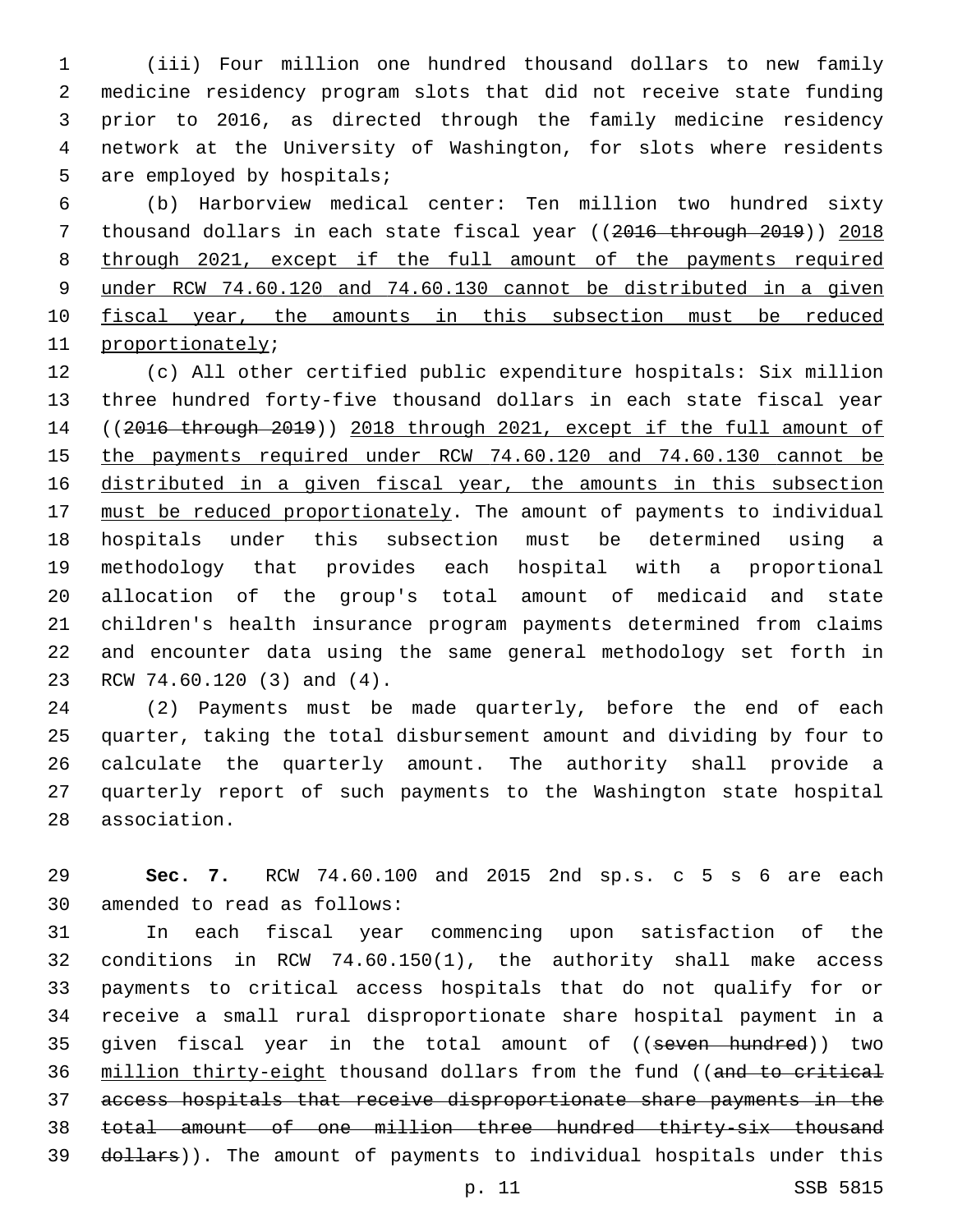section must be determined using a methodology that provides each hospital with a proportional allocation of the group's total amount of medicaid and state children's health insurance program payments determined from claims and encounter data using the same general methodology set forth in RCW 74.60.120 (3) and (4). Payments must be made after the authority determines a hospital's payments under RCW 74.60.110. These payments shall be in addition to any other amount payable with respect to services provided by critical access hospitals and shall not reduce any other payments to critical access hospitals. The authority shall provide a report of such payments to the Washington state hospital association within thirty days after 12 payments are made.

 **Sec. 8.** RCW 74.60.120 and 2015 2nd sp.s. c 5 s 7 are each 14 amended to read as follows:

 (1) In each state fiscal year, commencing upon satisfaction of the applicable conditions in RCW 74.60.150(1), the authority shall make supplemental payments directly to Washington hospitals, separately for inpatient and outpatient fee-for-service medicaid services, as follows unless there are federal restrictions on doing so. If there are federal restrictions, to the extent allowed, funds that cannot be paid under (a) of this subsection, should be paid 22 under (b) of this subsection, and funds that cannot be paid under (b) of this subsection, shall be paid under (a) of this subsection:

 (a) For inpatient fee-for-service payments for prospective payment hospitals other than psychiatric or rehabilitation hospitals, twenty-nine million one hundred sixty-two thousand five hundred 27 dollars per state fiscal year plus federal matching funds;

 (b) For outpatient fee-for-service payments for prospective payment hospitals other than psychiatric or rehabilitation hospitals, thirty million dollars per state fiscal year plus federal matching 31 funds;

 (c) For inpatient fee-for-service payments for psychiatric hospitals, eight hundred seventy-five thousand dollars per state 34 fiscal year plus federal matching funds;

 (d) For inpatient fee-for-service payments for rehabilitation hospitals, two hundred twenty-five thousand dollars per state fiscal 37 year plus federal matching funds;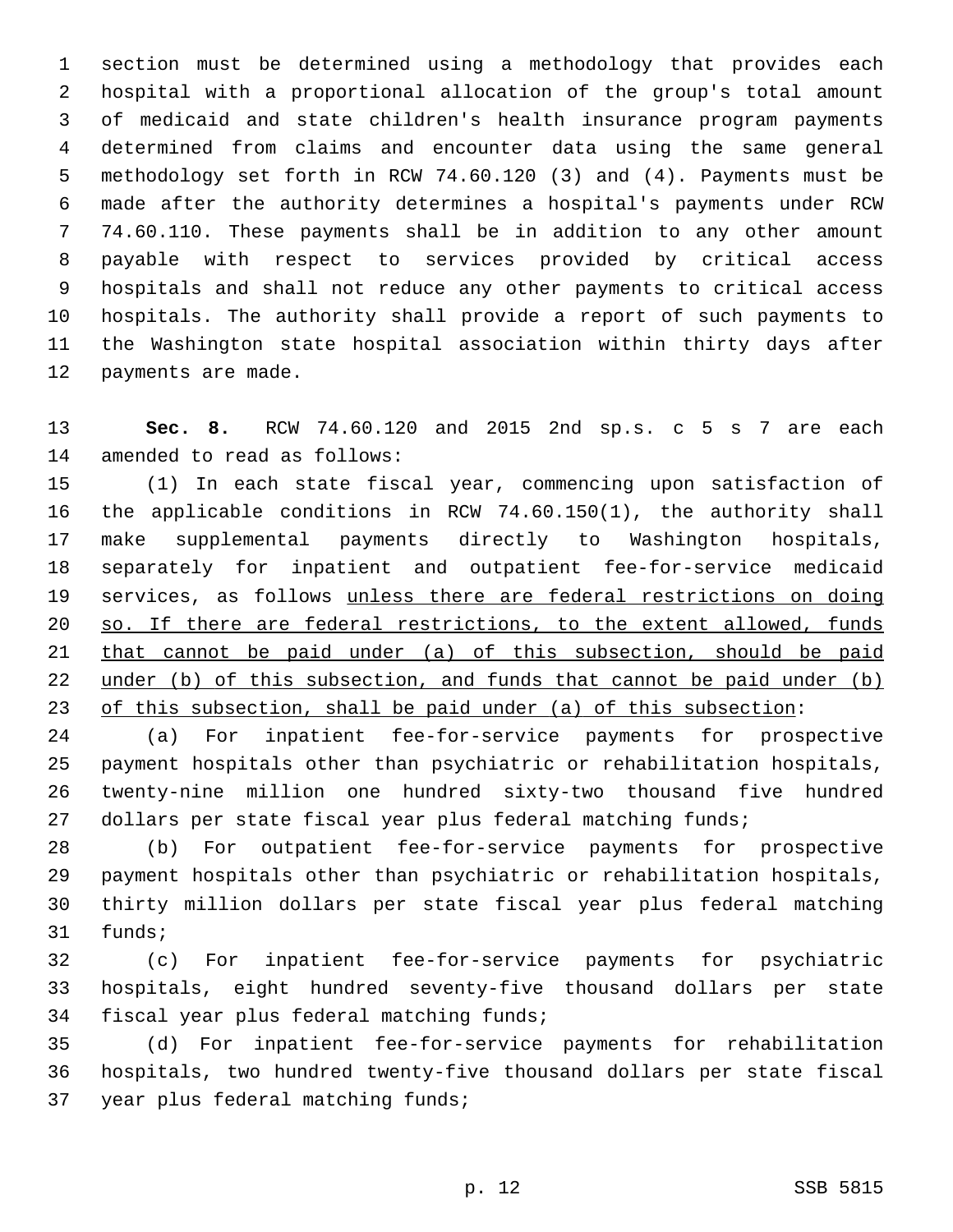(e) For inpatient fee-for-service payments for border hospitals, two hundred fifty thousand dollars per state fiscal year plus federal 3 matching funds; and

 (f) For outpatient fee-for-service payments for border hospitals, two hundred fifty thousand dollars per state fiscal year plus federal matching funds.6

 (2) If the amount of inpatient or outpatient payments under subsection (1) of this section, when combined with federal matching funds, exceeds the upper payment limit, payments to each category of hospital must be reduced proportionately to a level where the total payment amount is consistent with the upper payment limit. Funds under this chapter unable to be paid to hospitals under this section because of the upper payment limit must be paid to managed care organizations under RCW 74.60.130, subject to the limitations in this 15 chapter.

 (3) The amount of such fee-for-service inpatient payments to individual hospitals within each of the categories identified in subsection (1)(a), (c), (d), and (e) of this section must be 19 determined by:

20 (a) ((Applying the medicaid fee-for-service rates in effect on 21 July 1, 2009, without regard to the increases required by chapter 30, Laws of 2010 1st sp. sess. to each hospital's inpatient fee-for-23 services claims and medicaid managed care encounter data for)) Totaling the inpatient fee-for-service claims payments and inpatient managed care encounter rate payments for each hospital during the 26 base year;

27 (b) ((Applying the medicaid fee-for-service rates in effect on 28 July 1, 2009, without regard to the increases required by chapter 30, Laws of 2010 1st sp. sess. to all hospitals' inpatient fee-for- services claims and medicaid managed care encounter data for)) Totaling the inpatient fee-for-service claims payments and inpatient managed care encounter rate payments for all hospitals during the 33 base year; and

 (c) Using the amounts calculated under (a) and (b) of this subsection to determine an individual hospital's percentage of the total amount to be distributed to each category of hospital.

 (4) The amount of such fee-for-service outpatient payments to individual hospitals within each of the categories identified in 39 subsection  $(1)(b)$  and  $(f)$  of this section must be determined by: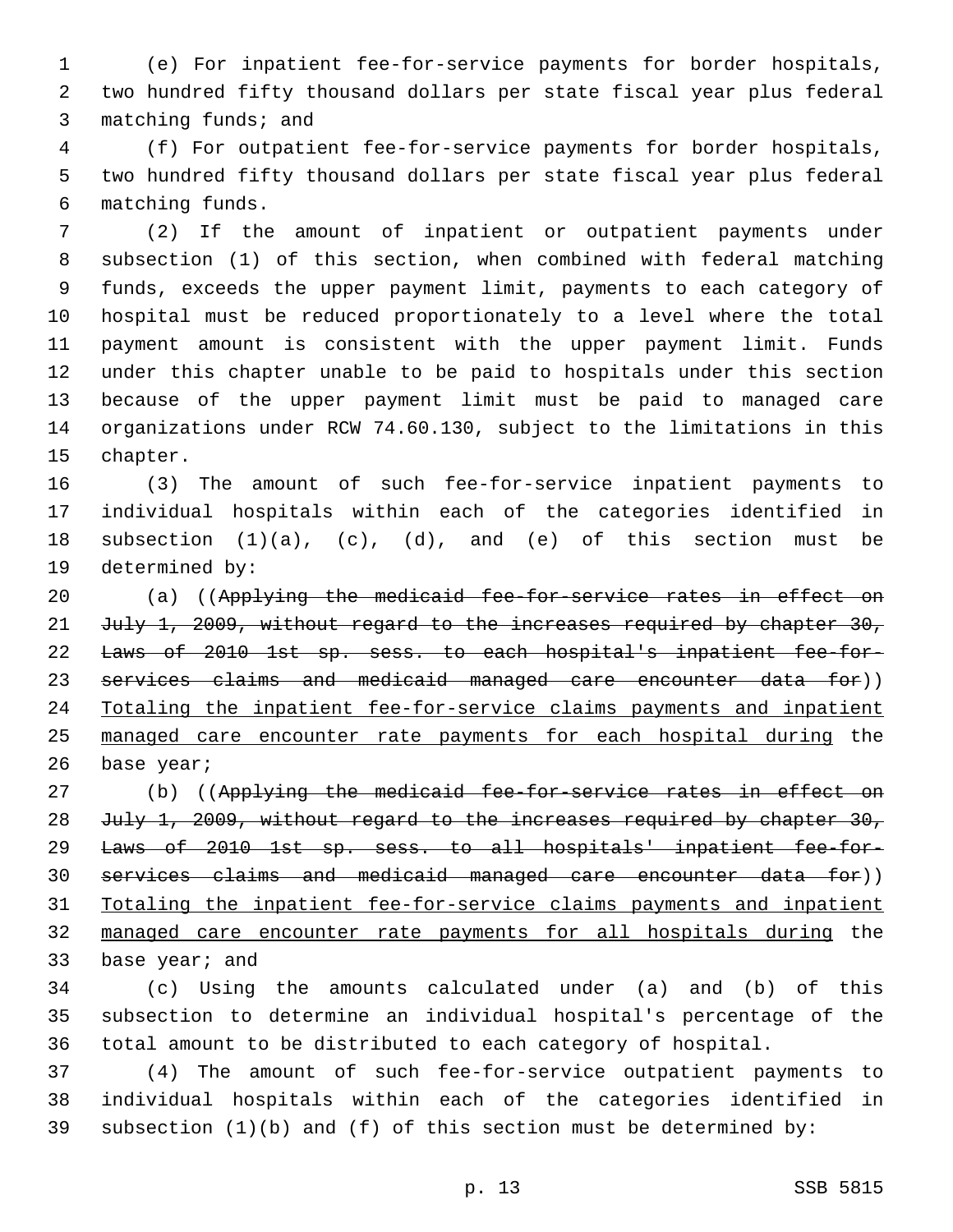(a) ((Applying the medicaid fee-for-service rates in effect on 2 July 1, 2009, without regard to the increases required by chapter 30, Laws of 2010 1st sp. sess. to each hospital's outpatient fee-for- services claims and medicaid managed care encounter data for)) Totaling the outpatient fee-for-service claims payments and outpatient managed care encounter rate payments for each hospital 7 during the base year;

 (b) ((Applying the medicaid fee-for-service rates in effect on July 1, 2009, without regard to the increases required by chapter 30, Laws of 2010 1st sp. sess. to all hospitals' outpatient fee-for- services claims and medicaid managed care encounter data for)) Totaling the outpatient fee-for-service claims payments and 13 outpatient managed care encounter rate payments for all hospitals 14 during the base year; and

 (c) Using the amounts calculated under (a) and (b) of this subsection to determine an individual hospital's percentage of the total amount to be distributed to each category of hospital.

 (5) Sixty days before the first payment in each subsequent fiscal year, the authority shall provide each hospital and the Washington state hospital association with an explanation of how the amounts due to each hospital under this section were calculated.

 (6) Payments must be made in quarterly installments on or about 23 the last day of every quarter.

 (7) A prospective payment system hospital commencing operations after January 1, 2009, is eligible to receive payments in accordance with this section after becoming an eligible new prospective payment 27 system hospital as defined in RCW 74.60.010.

 (8) Payments under this section are supplemental to all other payments and do not reduce any other payments to hospitals.

 **Sec. 9.** RCW 74.60.130 and 2015 2nd sp.s. c 5 s 8 are each 31 amended to read as follows:

 (1) For state fiscal year 2016 and for each subsequent fiscal year, commencing within thirty days after satisfaction of the conditions in RCW 74.60.150(1) and subsection (5) of this section, the authority shall increase capitation payments in a manner consistent with federal contracting requirements to managed care organizations by an amount at least equal to the amount available from the fund after deducting disbursements authorized by RCW 74.60.020(4) (c) through (f) and payments required by RCW 74.60.080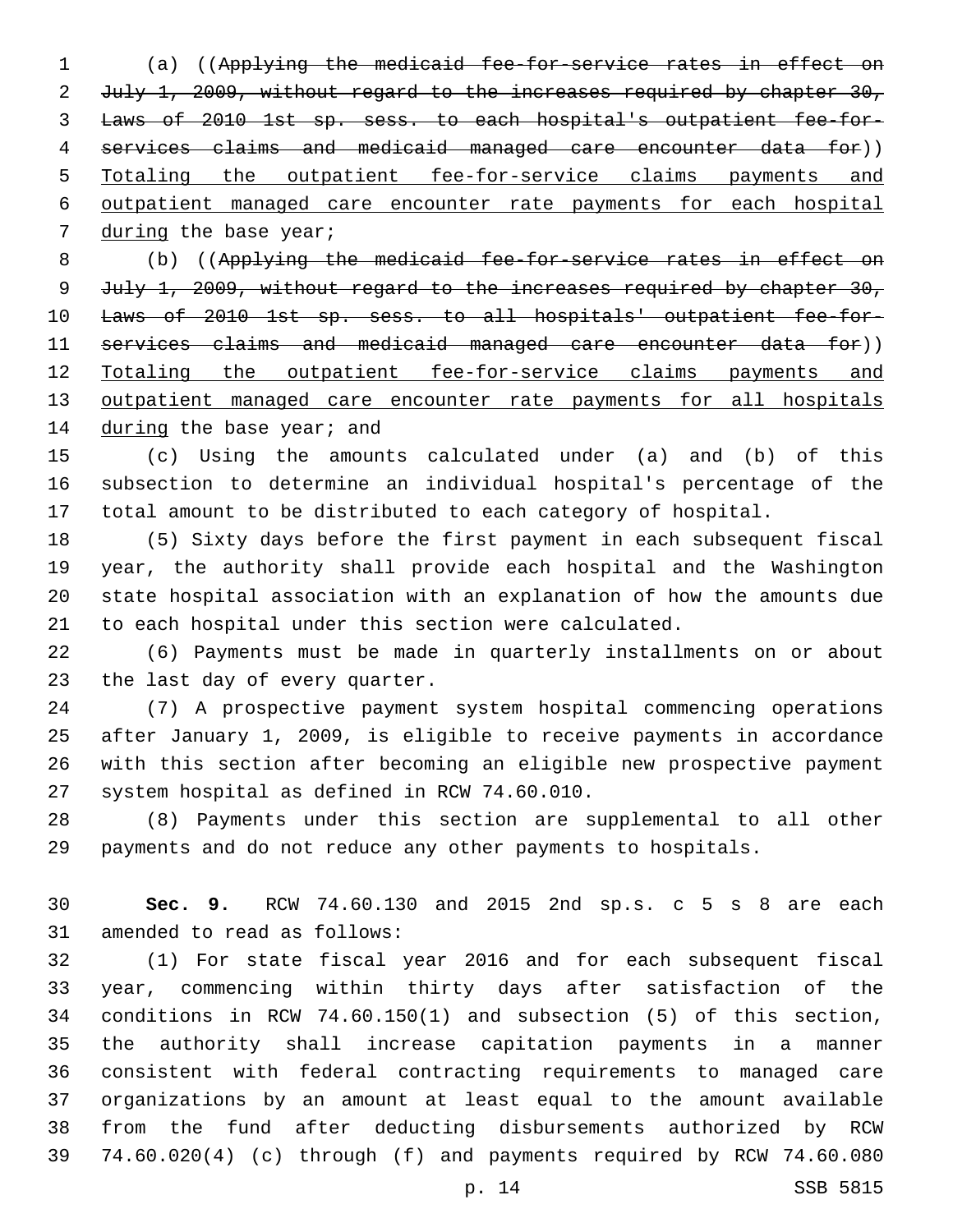through 74.60.120. When combined with applicable federal matching 2 funds, the capitation payment under this subsection must be ((no less than ninety-six million dollars per state fiscal year plus the maximum available amount of federal matching funds)) at least three hundred sixty million dollars per year. The initial payment following satisfaction of the conditions in RCW 74.60.150(1) must include all amounts due from July 1, 2015, to the end of the calendar month during which the conditions in RCW 74.60.150(1) are satisfied. 9 Subsequent payments shall be made monthly.

 (2) Payments to individual managed care organizations shall be determined by the authority based on each organization's or network's enrollment relative to the anticipated total enrollment in each program for the fiscal year in question, the anticipated utilization of hospital services by an organization's or network's medicaid enrollees, and such other factors as are reasonable and appropriate 16 to ensure that purposes of this chapter are met.

 (3) If the federal government determines that total payments to managed care organizations under this section exceed what is permitted under applicable medicaid laws and regulations, payments must be reduced to levels that meet such requirements, and the balance remaining must be applied as provided in RCW 74.60.050. Further, in the event a managed care organization is legally obligated to repay amounts distributed to hospitals under this section to the state or federal government, a managed care organization may recoup the amount it is obligated to repay under the medicaid program from individual hospitals by not more than the amount of overpayment each hospital received from that managed care 28 organization.

 (4) Payments under this section do not reduce the amounts that otherwise would be paid to managed care organizations: PROVIDED, That such payments are consistent with actuarial soundness certification 32 and enrollment.

 (5) Before making such payments, the authority shall require medicaid managed care organizations to comply with the following 35 requirements:

 (a) All payments to managed care organizations under this chapter must be expended for hospital services provided by Washington hospitals, which for purposes of this section includes psychiatric and rehabilitation hospitals, in a manner consistent with the purposes and provisions of this chapter, and must be equal to all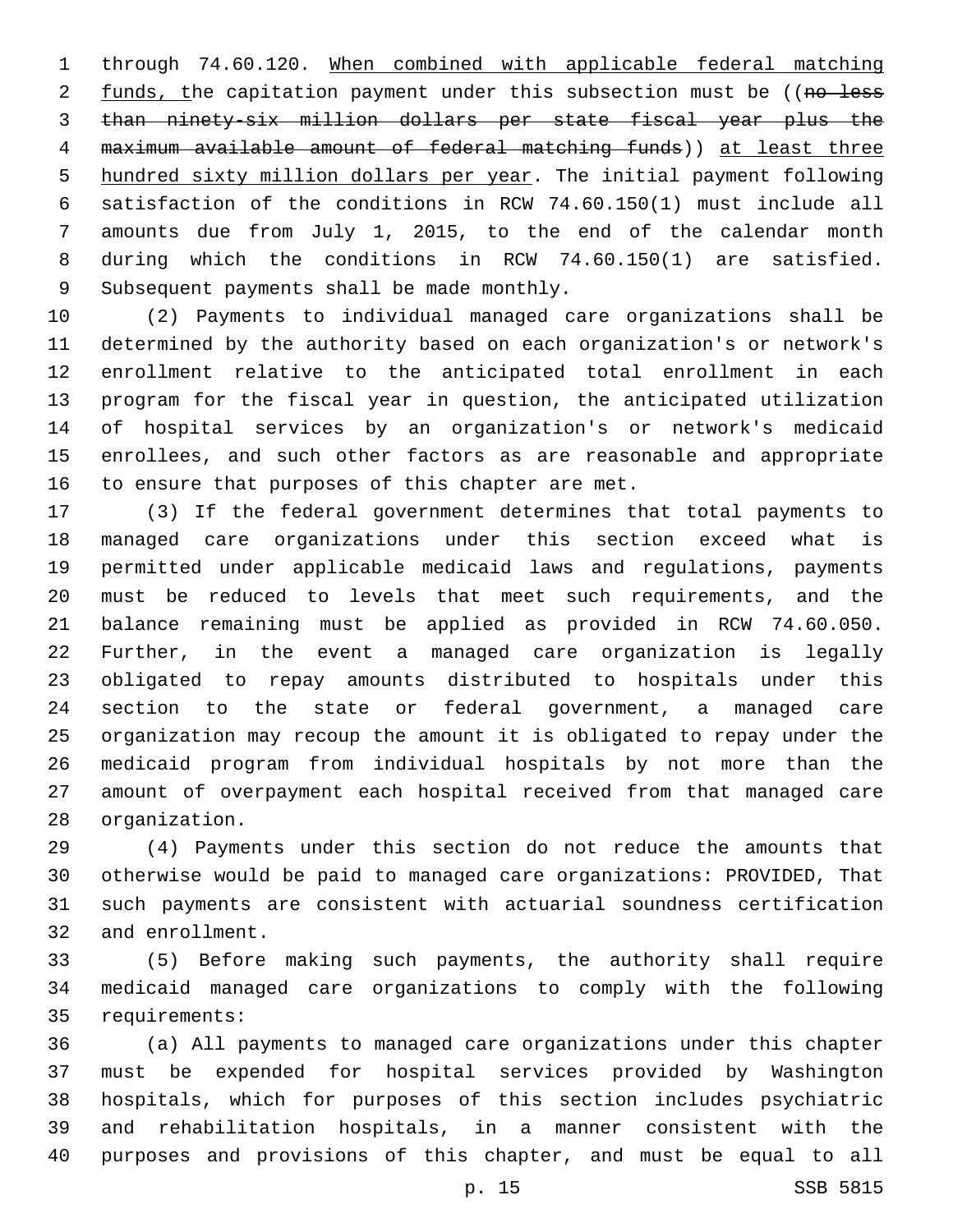increased capitation payments under this section received by the organization or network, consistent with actuarial certification and enrollment, less an allowance for any estimated premium taxes the organization is required to pay under Title 48 RCW associated with 5 the payments under this chapter;

 (b) Managed care organizations shall expend the increased capitation payments under this section in a manner consistent with the purposes of this chapter, with the initial expenditures to hospitals to be made within thirty days of receipt of payment from the authority. Subsequent expenditures by the managed care plans are to be made before the end of the quarter in which funds are received 12 from the authority;

 (c) Providing that any delegation or attempted delegation of an organization's or network's obligations under agreements with the authority do not relieve the organization or network of its obligations under this section and related contract provisions.

 (6) No hospital or managed care organizations may use the payments under this section to gain advantage in negotiations.

 (7) No hospital has a claim or cause of action against a managed care organization for monetary compensation based on the amount of 21 payments under subsection (5) of this section.

 (8) If funds cannot be used to pay for services in accordance with this chapter the managed care organization or network must return the funds to the authority which shall return them to the 25 hospital safety net assessment fund.

 **Sec. 10.** RCW 74.60.150 and 2015 2nd sp.s. c 5 s 9 are each 27 amended to read as follows:

 (1) The assessment, collection, and disbursement of funds under 29 this chapter shall be conditional upon:

 (a) Final approval by the centers for medicare and medicaid services of any state plan amendments or waiver requests that are necessary in order to implement the applicable sections of this chapter including, if necessary, waiver of the broad-based or uniformity requirements as specified under section 1903(w)(3)(E) of the federal social security act and 42 C.F.R. 433.68(e);

 (b) To the extent necessary, amendment of contracts between the authority and managed care organizations in order to implement this 38 chapter; and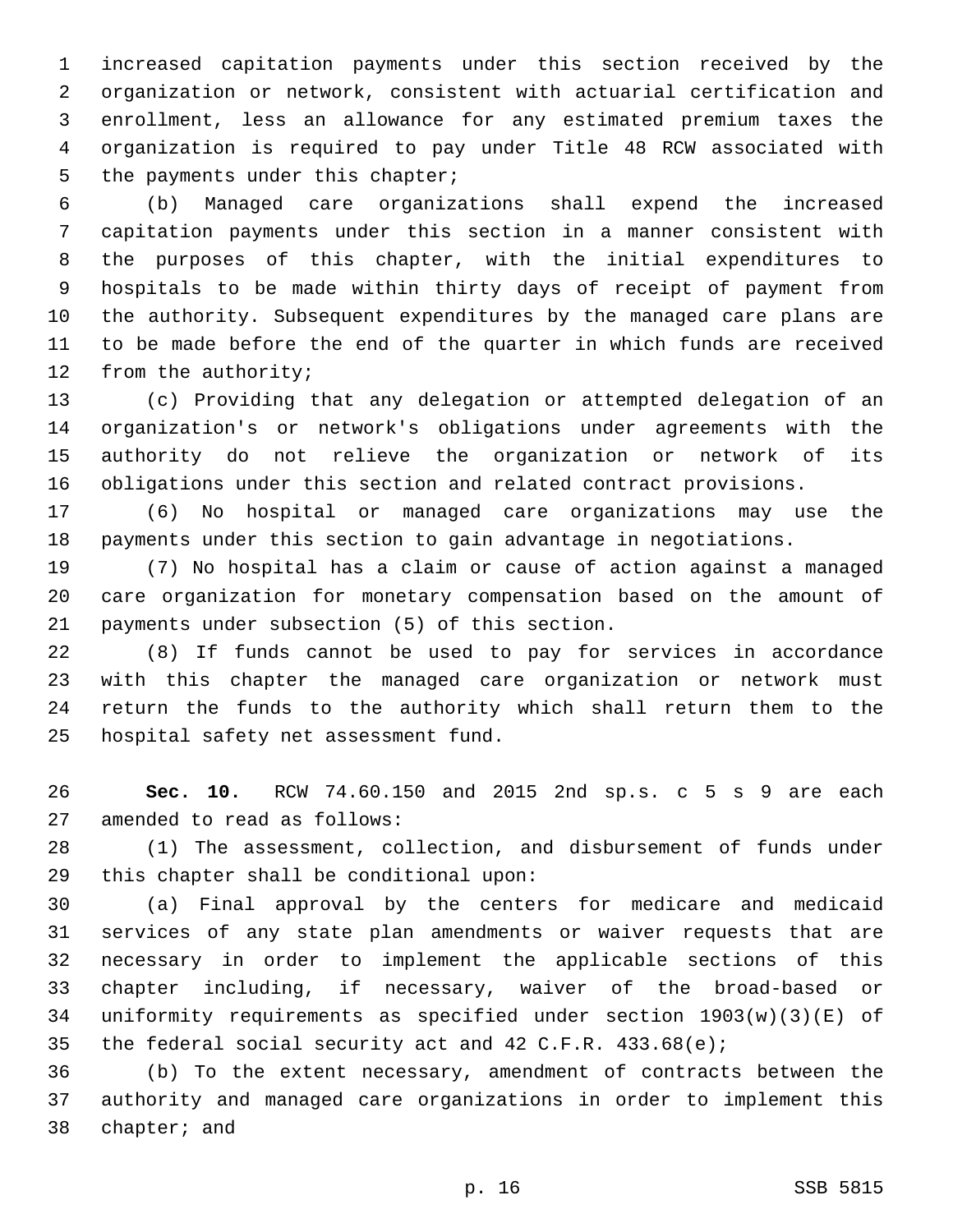(c) Certification by the office of financial management that appropriations have been adopted that fully support the rates established in this chapter for the upcoming fiscal year.

 (2) This chapter does not take effect or ceases to be imposed, and any moneys remaining in the fund shall be refunded to hospitals in proportion to the amounts paid by such hospitals, if and to the 7 extent that any of the following conditions occur:

 (a) The federal department of health and human services and a court of competent jurisdiction makes a final determination, with all appeals exhausted, that any element of this chapter, other than RCW 11 74.60.100, cannot be validly implemented;

 (b) Funds generated by the assessment for payments to prospective payment hospitals or managed care organizations are determined to be not eligible for federal ((match)) matching funds in addition to 15 those federal funds that would be received without the assessment, or the federal government replaces medicaid matching funds with a block 17 grant or grants;

 (c) Other funding sufficient to maintain aggregate payment levels to hospitals for inpatient and outpatient services covered by medicaid, including fee-for-service and managed care, at least at the 21 ((levels)) rates the state paid for those services on July 1, 2015, as adjusted for current enrollment and utilization is not 23 appropriated or available;

 (d) Payments required by this chapter are reduced, except as specifically authorized in this chapter, or payments are not made in substantial compliance with the time frames set forth in this 27 chapter; or

 (e) The fund is used as a substitute for or to supplant other 29 funds, except as authorized by RCW 74.60.020.

 **Sec. 11.** RCW 74.60.160 and 2015 2nd sp.s. c 5 s 10 are each 31 amended to read as follows:

 (1) The legislature intends to provide the hospitals with an opportunity to contract with the authority each fiscal biennium to protect the hospitals from future legislative action during the biennium that could result in hospitals receiving less from supplemental payments, increased managed care payments, disproportionate share hospital payments, or access payments than the hospitals expected to receive in return for the assessment based on the biennial appropriations and assessment legislation.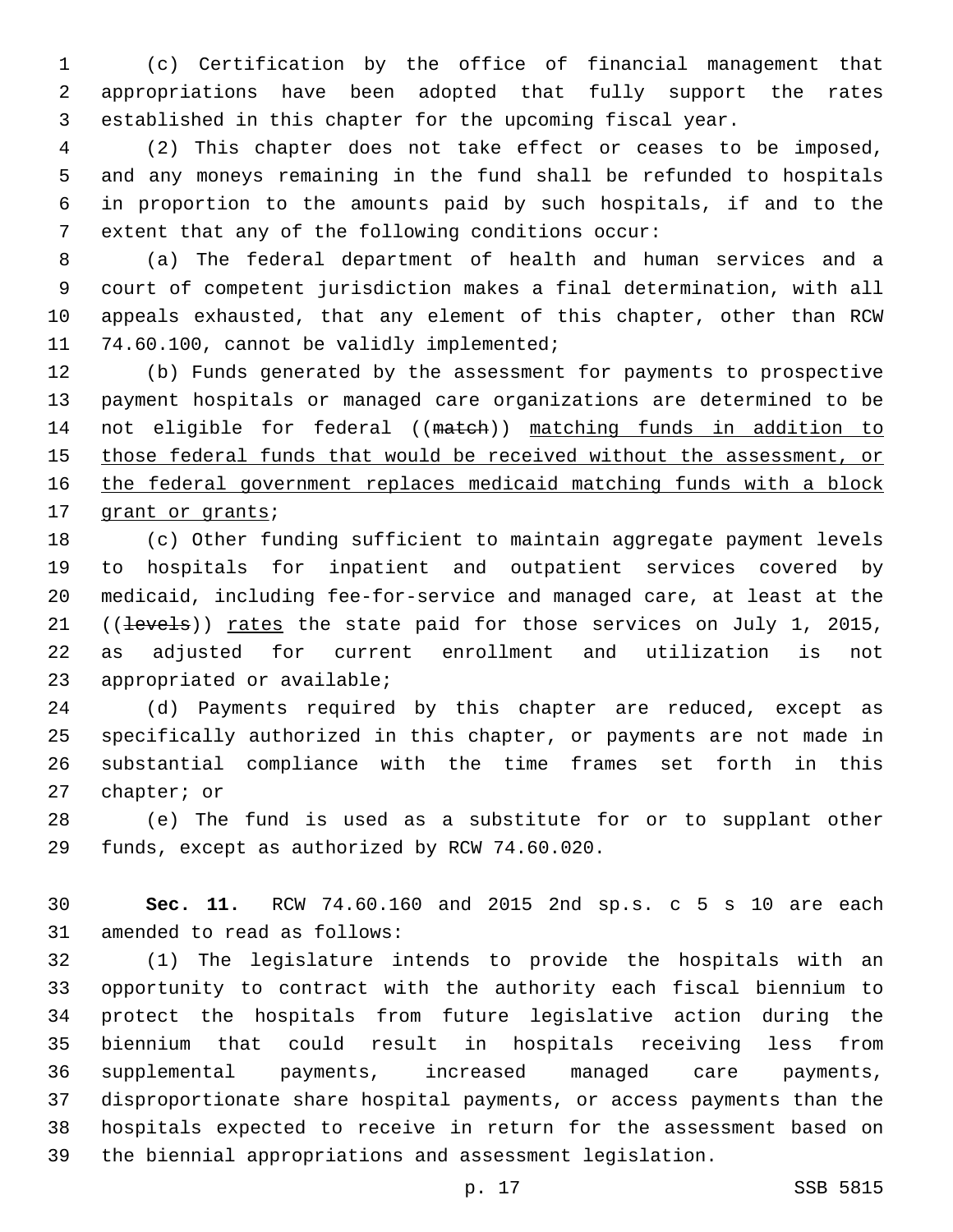(2) Each odd-numbered year after enactment of the biennial 2 omnibus operating appropriations act, the authority shall ((offer to enter into a contract or to)) extend ((an)) the existing contract for the period of the fiscal biennium beginning July 1st with a hospital 5 that is required to pay the assessment under this chapter or shall offer to enter into a contract with any hospital subject to this chapter that has not previously been a party to a contract or whose contract has expired. The contract must include the following terms: (a) The authority must agree not to do any of the following:

 (i) Increase the assessment from the level set by the authority pursuant to this chapter on the first day of the contract period for 12 reasons other than those allowed under RCW  $74.60.050(2)(e)$ ;

 (ii) Reduce aggregate payment levels to hospitals for inpatient and outpatient services covered by medicaid, including fee-for- service and managed care, adjusting for changes in enrollment and utilization, from the levels the state paid for those services on the 17 first day of the contract period;

 (iii) For critical access hospitals only, reduce the levels of disproportionate share hospital payments under RCW 74.60.110 or access payments under RCW 74.60.100 for all critical access hospitals below the levels specified in those sections on the first day of the 22 contract period;

 (iv) For prospective payment system, psychiatric, and rehabilitation hospitals only, reduce the levels of supplemental payments under RCW 74.60.120 for all prospective payment system hospitals below the levels specified in that section on the first day of the contract period unless the supplemental payments are reduced 28 under RCW 74.60.120(2);

 (v) For prospective payment system, psychiatric, and rehabilitation hospitals only, reduce the increased capitation payments to managed care organizations under RCW 74.60.130 below the levels specified in that section on the first day of the contract period unless the managed care payments are reduced under RCW 74.60.130(3); or34

 (vi) Except as specified in this chapter, use assessment revenues for any other purpose than to secure federal medicaid matching funds 37 to support payments to hospitals for medicaid services; and

 (b) As long as payment levels are maintained as required under this chapter, the hospital must agree not to challenge the authority's reduction of hospital reimbursement rates to July 1,

p. 18 SSB 5815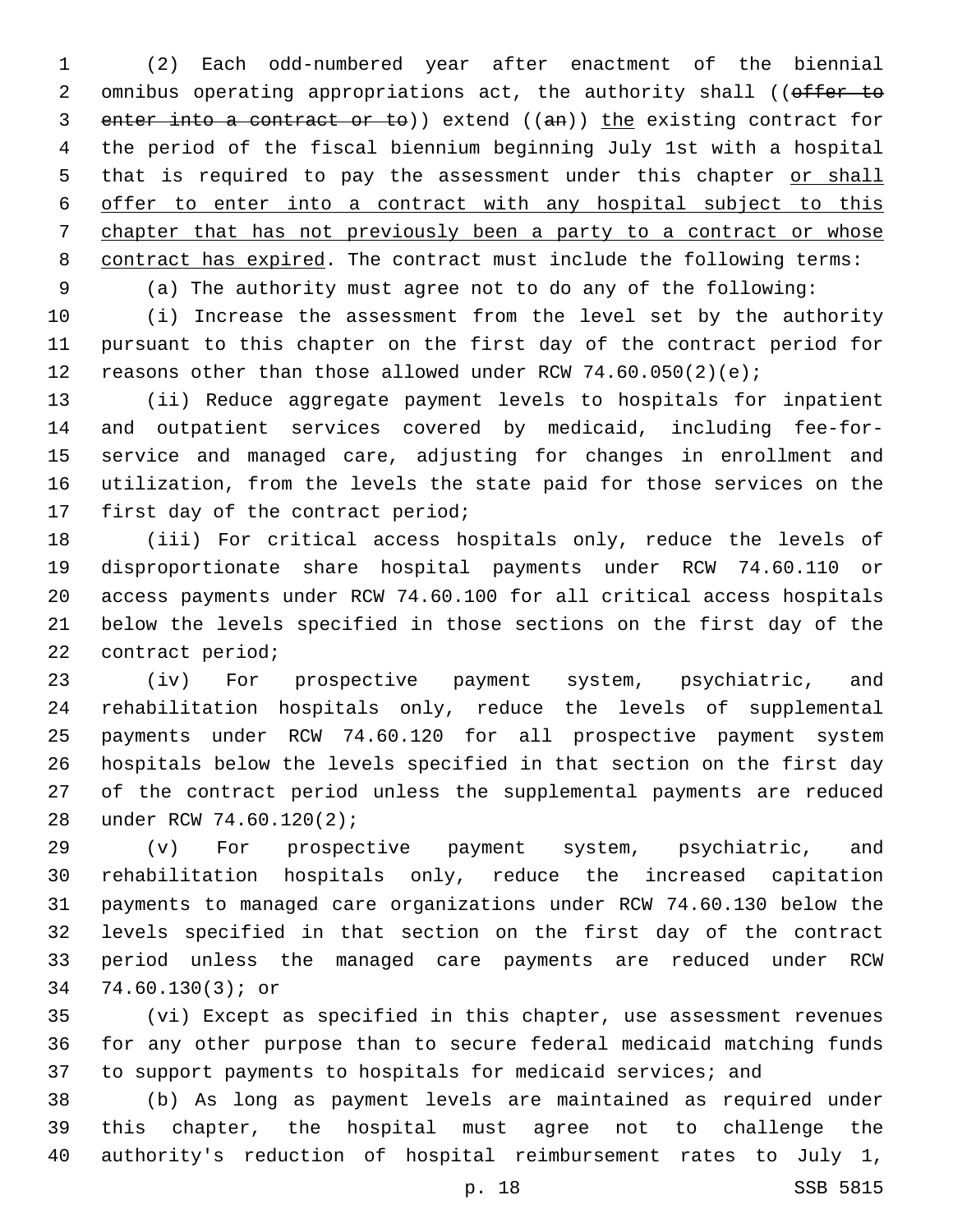2009, levels, which results from the elimination of assessment supported rate restorations and increases, under 42 U.S.C. Sec. 1396a(a)(30)(a) either through administrative appeals or in court 4 during the period of the contract.

 (3) If a court finds that the authority has breached an agreement with a hospital under subsection (2)(a) of this section, the 7 authority:

 (a) Must immediately refund any assessment payments made 9 subsequent to the breach by that hospital upon receipt; and

 (b) May discontinue supplemental payments, increased managed care payments, disproportionate share hospital payments, and access payments made subsequent to the breach for the hospital that are 13 required under this chapter.

 (4) The remedies provided in this section are not exclusive of any other remedies and rights that may be available to the hospital whether provided in this chapter or otherwise in law, equity, or 17 statute.

 **Sec. 12.** RCW 74.60.901 and 2015 2nd sp.s. c 5 s 11 are each 19 amended to read as follows:

20 This chapter expires July 1, ((2019)) 2021.

 **Sec. 13.** RCW 74.60.902 and 2010 1st sp.s. c 30 s 22 are each 22 amended to read as follows:

 Upon expiration of chapter 74.60 RCW, inpatient and outpatient 24 hospital reimbursement rates shall return to a ((rate structure)) funding level as if the four percent medicaid inpatient and 26 outpatient rate reductions did not occur on July 1, 2009, using the rate structure in effect July 1, 2015, or as otherwise specified in 28 the ((2013-15)) 2019-2021 biennial operating appropriations act.

 NEW SECTION. **Sec. 14.** A new section is added to chapter 74.60 30 RCW to read as follows:

 (1) The estimated hospital net financial benefit under this chapter shall be determined by the authority by summing the following anticipated hospital payments, including all applicable federal matching funds, specified in RCW 74.60.090 for grants to certified public expenditure hospitals, RCW 74.60.100 for payments to critical access hospitals, RCW 74.60.110 for payments to small rural disproportionate share hospitals, RCW 74.60.120 for direct

p. 19 SSB 5815